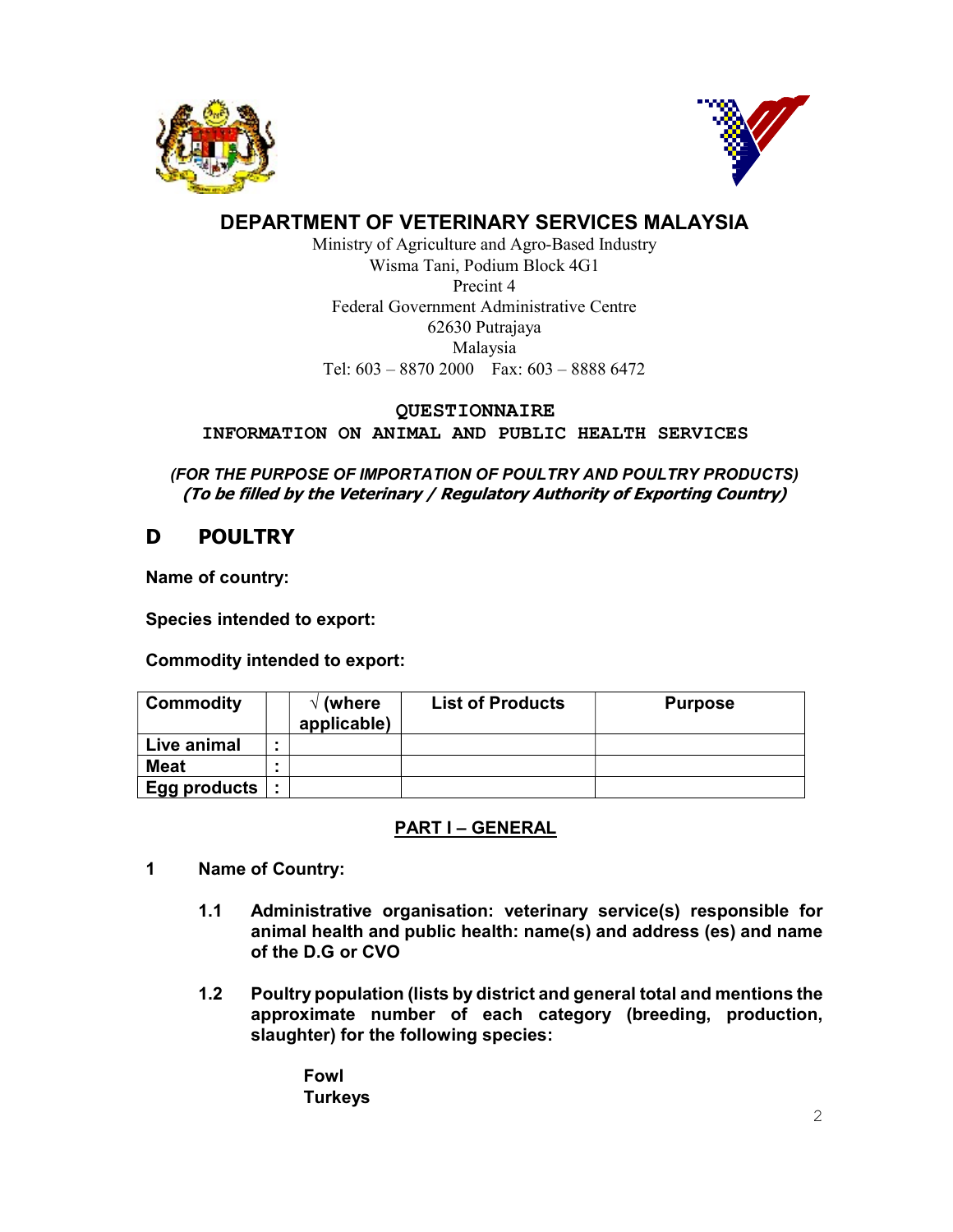Guinea fowl **Ducks Geese** Quails **Pigeons Pheasants Partridges** Ostrich/Emu

(PS: poultry means live animals of the above mentioned species kept in captivity for breeding, production of meat or eggs for consumption, or restocking supplies of game).

1.3 Indicate for each species the number of poultry holdings, by district and category, as well as hatcheries.

## PART II - ANIMAL HEALTH

- 2 Veterinary Services
	- 2.1 Total number of veterinarians
	- 2.2 Number of veterinarians employed in Animal Health Services
		- 2.2.1 Number of veterinarians employed in Head Office Animal Health **Services**
		- 2.2.2 Number of veterinarians employed in district Animal Health Services (list by district the number of official veterinarians dealing, full-time or part-time, with poultry)

Number of poultry flocks per official veterinarian

Number of para-veterinary technicians employed by the veterinary services (short organigram)

- 2.3 Organisation of veterinary services (short organigram)
- 2.4 Para-veterinary education: indicate the number of universities and schools where studies can be done their programmes and the average of annual graduates (total for the country)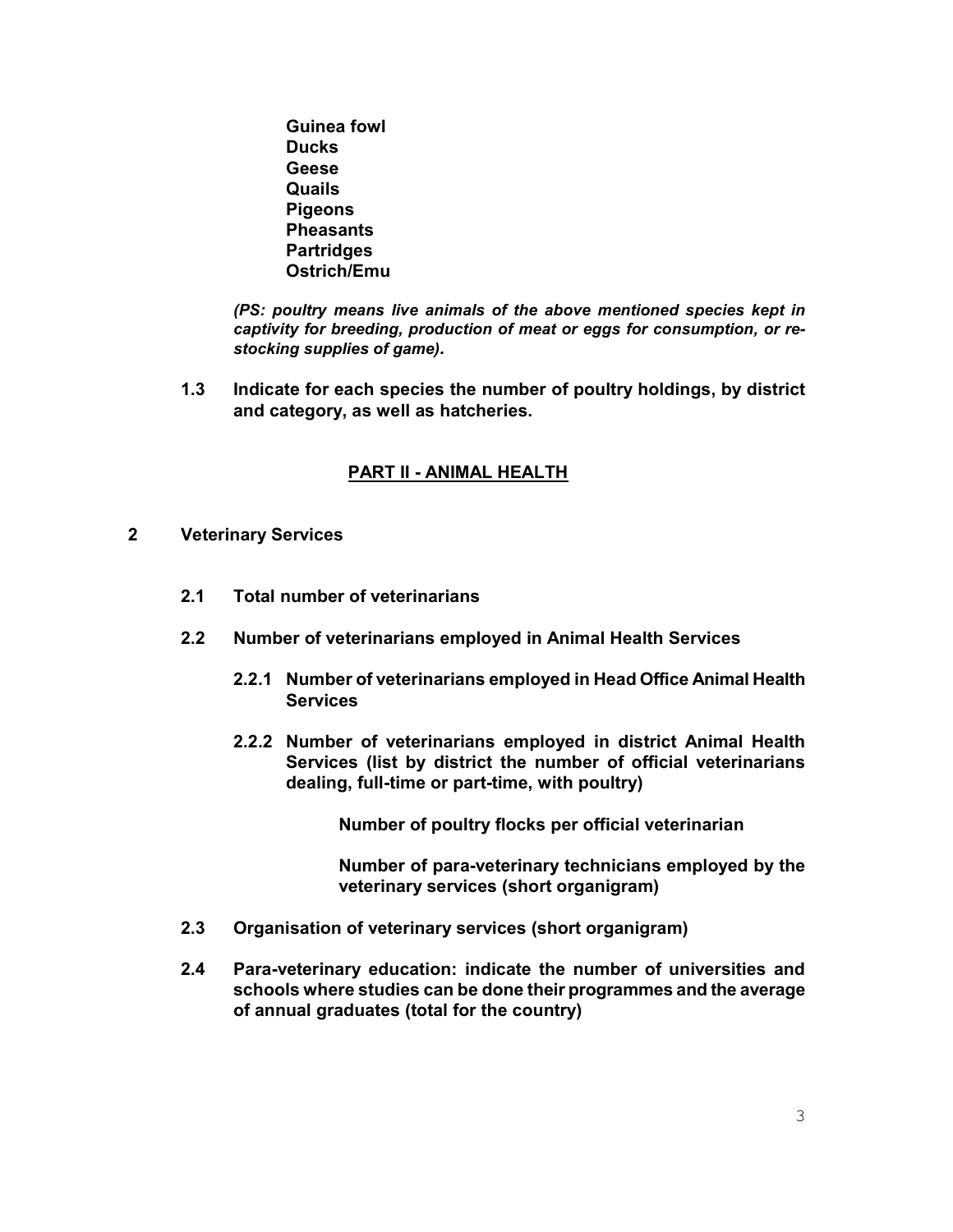## 3 Veterinary Laboratories

- 3.1 Name and address of the Central Veterinary Laboratory and name of the director
- 3.2 Number of other official veterinary laboratories
- 3.3 Staffing of official veterinary laboratories
- 3.3 Please indicate, for each of these laboratories, their capabilities for disease diagnosis.
- 4 Structure of Poultry Industry
	- 4.1 Level of integration:
		- 4.1.1 Is the poultry industry fully or partially integrated? List eventually by species
		- 4.1.2 If yes, explain the general structure(s) of the integration(s)
		- 4.1.3 Have integrations their own veterinarians and veterinary laboratories?
		- 4.1.4 If yes, are practitioners and other veterinary laboratories (almost) completely excluded from the sector?
		- 4.1.5 Does the poultry industry have its own animal health programmes (guidance, sanitary monitoring, vaccinations etc.?
		- 4.1.6 If yes, have these programmes been discussed with (and eventually approved by) the authorities?
- 5 Notifiable Poultry Disease
	- 5.1 Indicate the list of notifiable poultry diseases and describe briefly the notification procedure
	- 5.2 Which poultry diseases are notified to O.I.E., and eventually, to other countries? Indicate for these diseases the notification frequency (immediate, monthly, annually).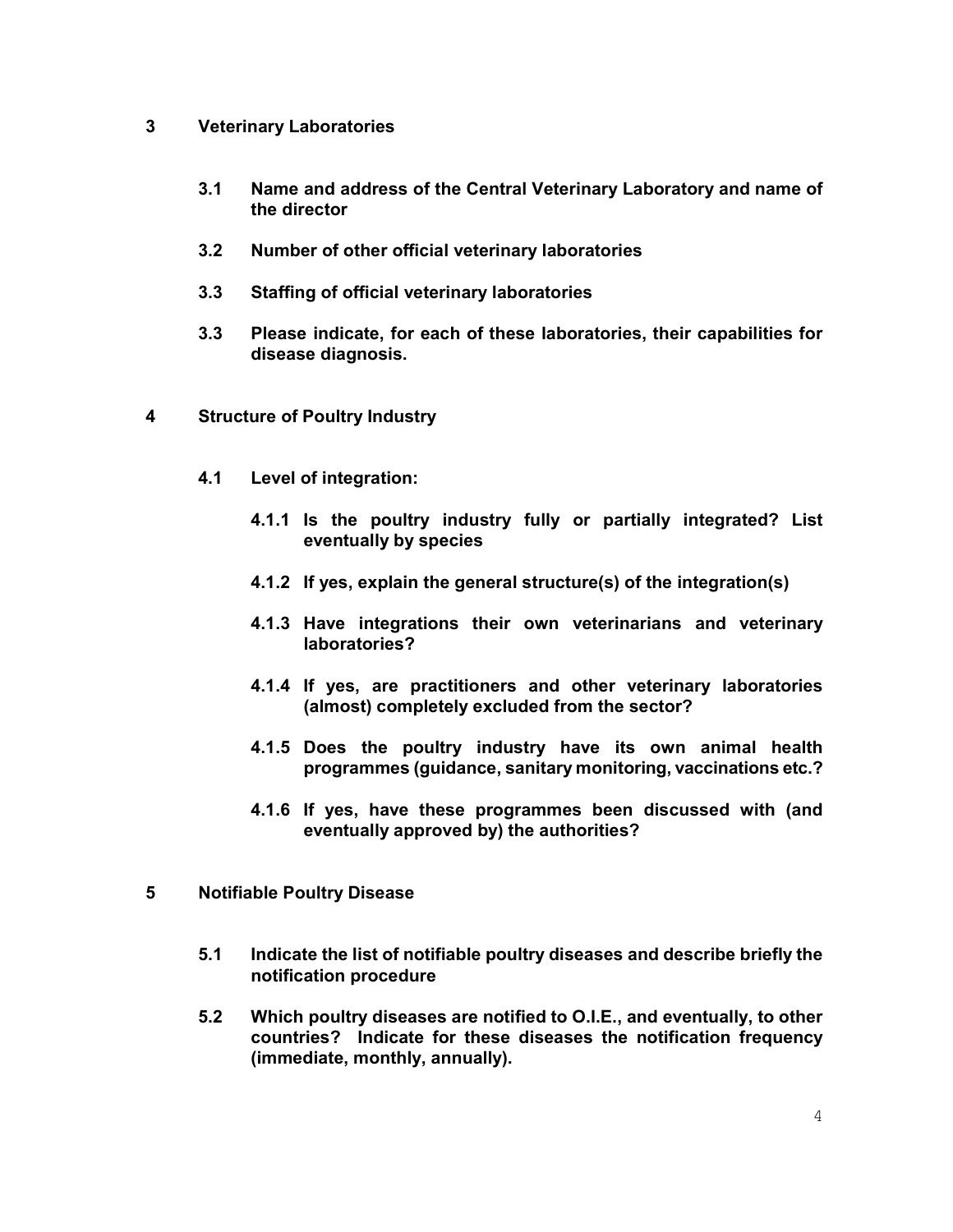- 6 Disease and Vaccination Situation
	- 6.1 Avian influenza (fowl plague):
		- 6.1.1 Number of outbreaks for each of the last 3 years. Number of animals vaccinated during each of the last 3 years
		- 6.1.2 Indicate by district the date of last outbreak and, eventually the date of last vaccination.
		- 6.1.3 In the case Avian influenza occurs (or should occur), is a stamping-out policy always applicable? If no, describe the way of dealing with (eventual) outbreaks.
		- 6.1.4 Describe briefly the other measures in the case of outbreaks of Avian influenza (standstill, radius of surveillance zones, epidemiological inquiry etc.)
		- 6.1.5 Which testing procedure and criteria are used to confirm a diagnosis of Avian influenza? (Definition of Avian influenza in legislation)
		- 6.1.6 Is vaccination against Avian influenza allowed or regulated?

If yes, list the types of vaccines used (inactivated or attenuated, strain etc), and the principal rules governing the distribution and use of these vaccines

- 6.1.7 List the districts, which have to be considered as free from avian influenza
- 6.2 Newcastle disease (ND):
	- 6.2.1 Number of outbreaks for each of the last 3 years Number of animals vaccinated during each of the last 3 years -
	- 6.2.2 Indicate by district the date of the last outbreak and, eventually, the last vaccination
	- 6.2.3 In the case ND occurs (or should occur), is a stamping-out policy always applicable?

If not, describe the way of dealing with (eventual) outbreaks

6.2.4 Describe briefly the other measures in the case of outbreaks of ND (standstill, radius of surveillance zones, epidemiological inquiry etc)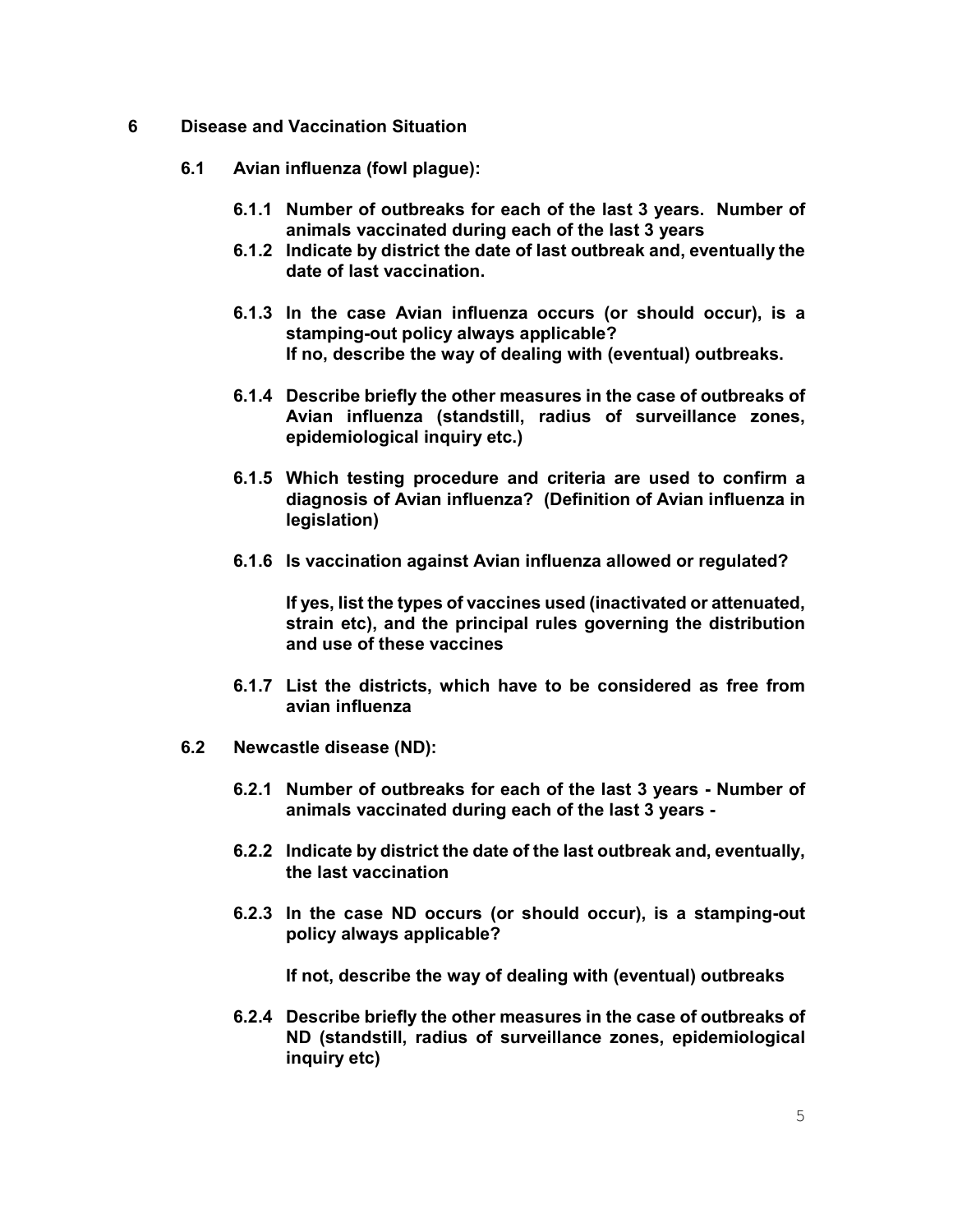- 6.2.5 Which testing procedure and criteria are used to confirm a diagnosis of ND? (Definition of ND in legislation)
- 6.2.6 Is vaccination against ND allowed or compulsory?

If so, indicate the types of vaccines used (inactivated or not, strain etc.) And the principal rules governing the distribution and use of vaccines for ND control.

- 6.2.7 Is a monitoring programme for ND applied? If so, describe the headlines of this programme
- 6.2.8 List the districts, which have to be considered as free from ND.
- 6.3 Other poultry disease

Describe disease situation (number of outbreaks for the last 3 years), monitoring vaccination, controlling or eradication programmes (official and non-official ones provided the latter are rather generally applied) for the following diseases (information as far as available by district and by species when applicable); indicate when possible the number of animals under the programme:

| 6.3.1 Salmonella:                   |  | S. pullorum      |  |  |
|-------------------------------------|--|------------------|--|--|
|                                     |  | S. gallinarum    |  |  |
|                                     |  | S. enteritidis   |  |  |
| 6.3.2 Mycoplasma:                   |  | M. gallisepticum |  |  |
|                                     |  | M. meleagridis   |  |  |
| 6.3.3 Avian tuberculosis            |  |                  |  |  |
| 6.3.4 Pasteurellosis (fowl cholera) |  |                  |  |  |
| 6.3.5 Avian infectious bronchitis   |  |                  |  |  |
|                                     |  |                  |  |  |

- 6.3.6 Avian infectious laryngotracheitis
- 6.3.7 Duck virus hepatitis
- 6.3.8 Duck virus enteritis (duck plague)
- 6.3.9 Fowl pox
- 6.3.10 Infectious bursal disease (Gumboro disease)
- 6.3.11 Marek's disease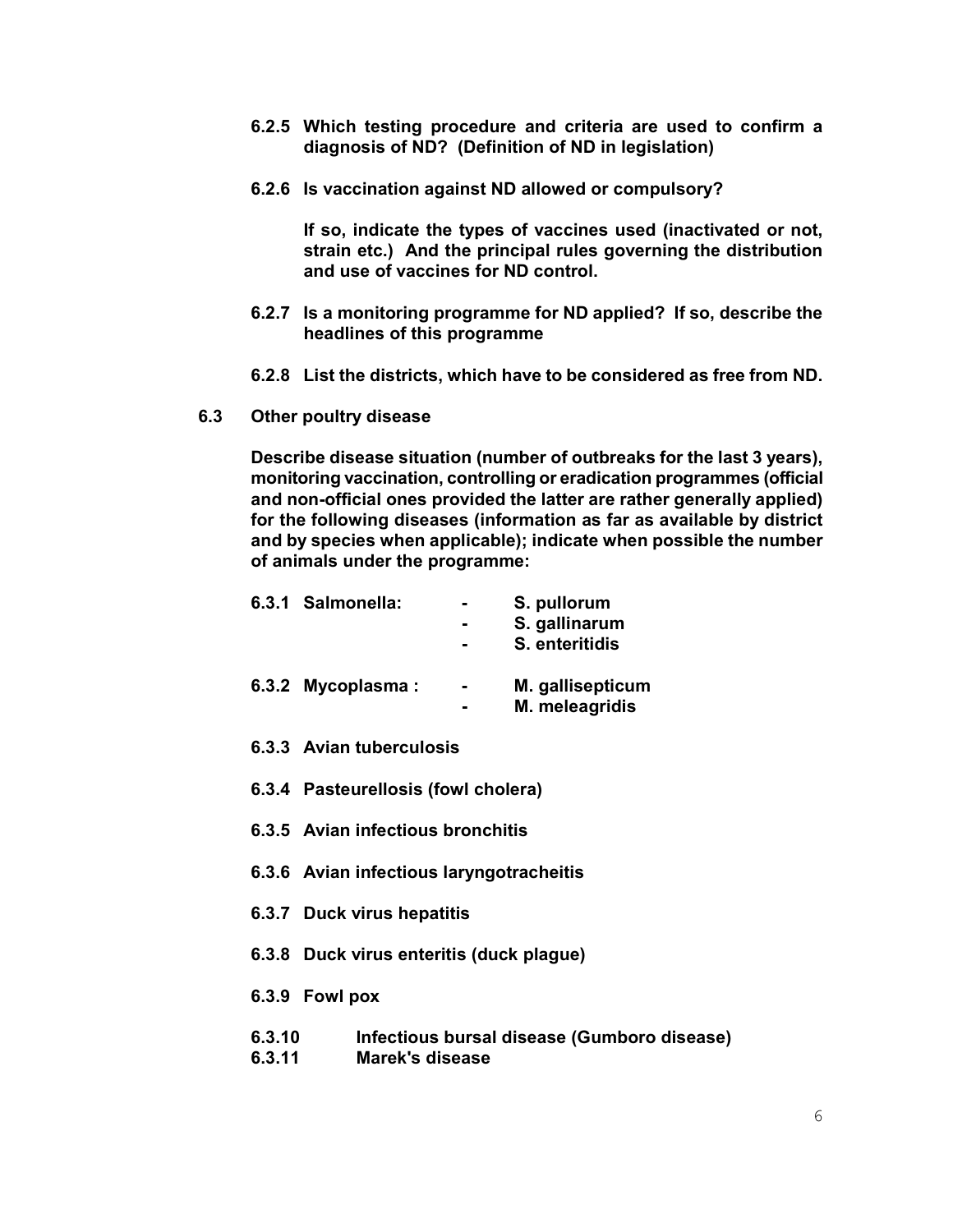- 6.3.12 Psittacosis & Ornithosis
- 6.3.13 Other important diseases:
	- avian encephalomyelitis (AE)
	- egg drop syndrome (EDS)
	- swollen head syndrome
	- reovirosis
	- adenovirosis
	- etc.
- 6.4 Disease situation in contiguous countries

Indicate if (and so in which) avian influenza or Newcastle disease occur in contiguous countries.

- 7 Animal Health Legislation
	- 7.1 List of the official names of laws and regulations governing the prevention, control and eradication of animal diseases
	- 7.2 Do laws exist which require the reporting of cases or suspect cases of certain animal diseases to veterinary authorities? (In general)

If `yes', please list the diseases, which must be reported

- 7.3 Do laws exist which permit veterinary authorities to:
	- a) quarantine or isolate animals and/or premises on a suspicion of those diseases listed previously?
	- b) establish control zones, cordons sanitaires or quarantine zones around premises containing animals infected with these diseases and control movements into and out of such zones or areas?
	- c) destroy and dispose of the carcases of animals infected with these diseases?
	- d) destroy or clean and disinfect vectors and premises contaminated with the etiologic agents of such diseases?
	- e) compensate owners for property destroyed by the above activities?
- 7.4 Do regulations exist for the feeding of poultry with waste (e.g. from slaughterhouses)? Special surveillance on concerned holdings?
- 7.5 Describe the features of the above mentioned laws and regulations.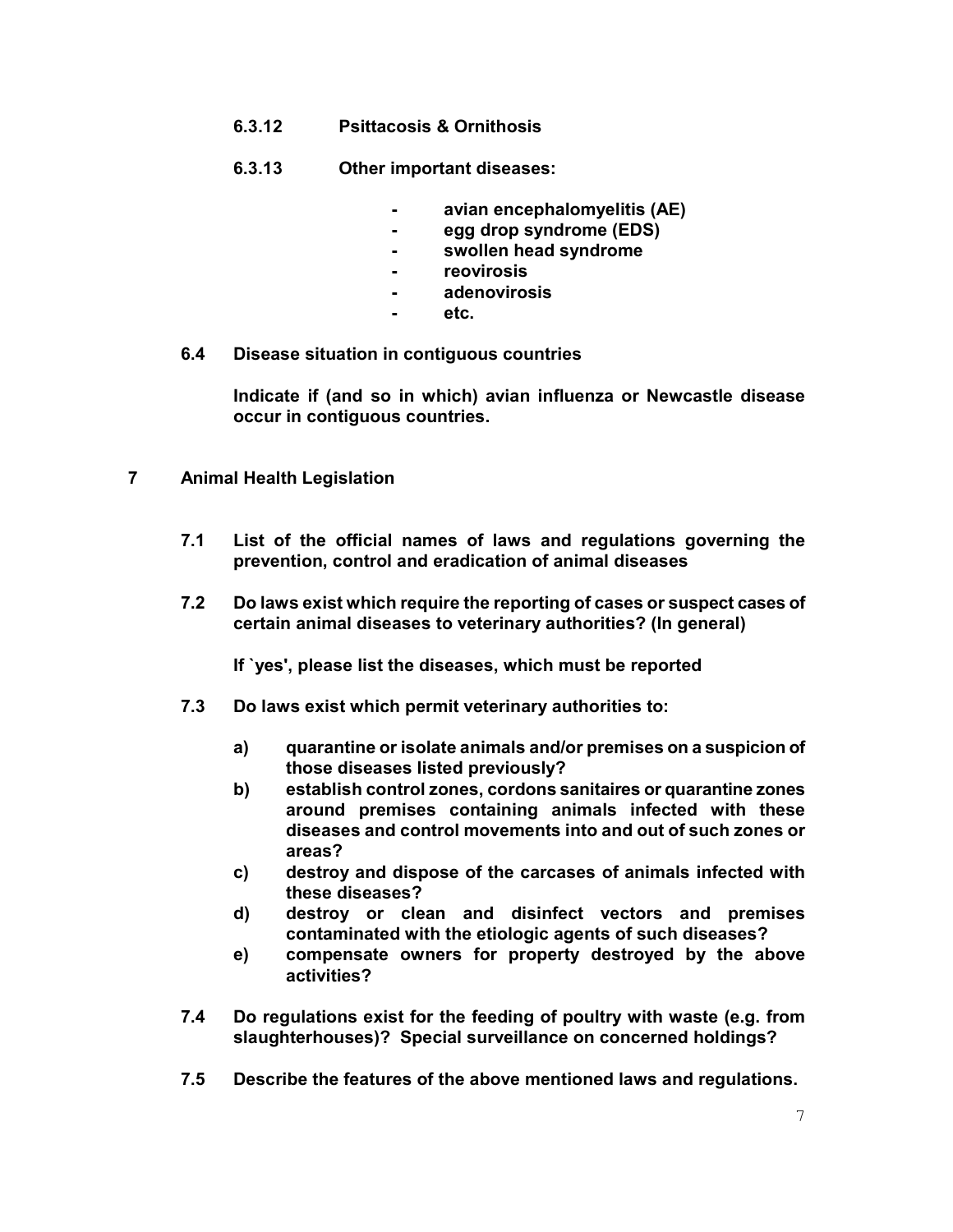- 8 Importation Policy
	- 8.1 Describe briefly the rules governing importation of live poultry, hatching eggs and fresh poultry-meat, with reference to legal documents (eventual quarantine, animal health guarantees, for model of certificates, testing, etc.)
	- 8.2 Are imports allowed from countries or regions, which are not free from avian influenza or Newcastle disease? If so are there any additional guarantees required for such imports?

# PART III - PUBLIC HEALTH

9 Veterinary Services Public Health

9.1 Give the same information as asked for in point 2. If the same veterinary service is dealing both with animal and public health, indicate the number of veterinarians and other staff dealing with each field.

9.2 Describe the monitoring performed by the competent authority in the poultry establishments interested to export to Malaysia.

9.3 Describe the procedure and control for the issuance of health certification for exporting establishments.

10 Veterinary Laboratories Public Health

Give the same information on the veterinary laboratories in the field of public health as asked for in point 3. If the same laboratory(is) is (are) dealing both with animal and public health, indicate its (their) qualitative and quantitative performance with regard to analyses of animal of animal products and mention, by laboratory, the competent staff.

11 List of Establishments Interested to Export to Malaysia

Give a list egg processing establishments or poultry slaughterhouses and cutting plants, which could be considered for export to Malaysia

12 Meat Inspection Legislation and Procedure (Fill in if applicable)